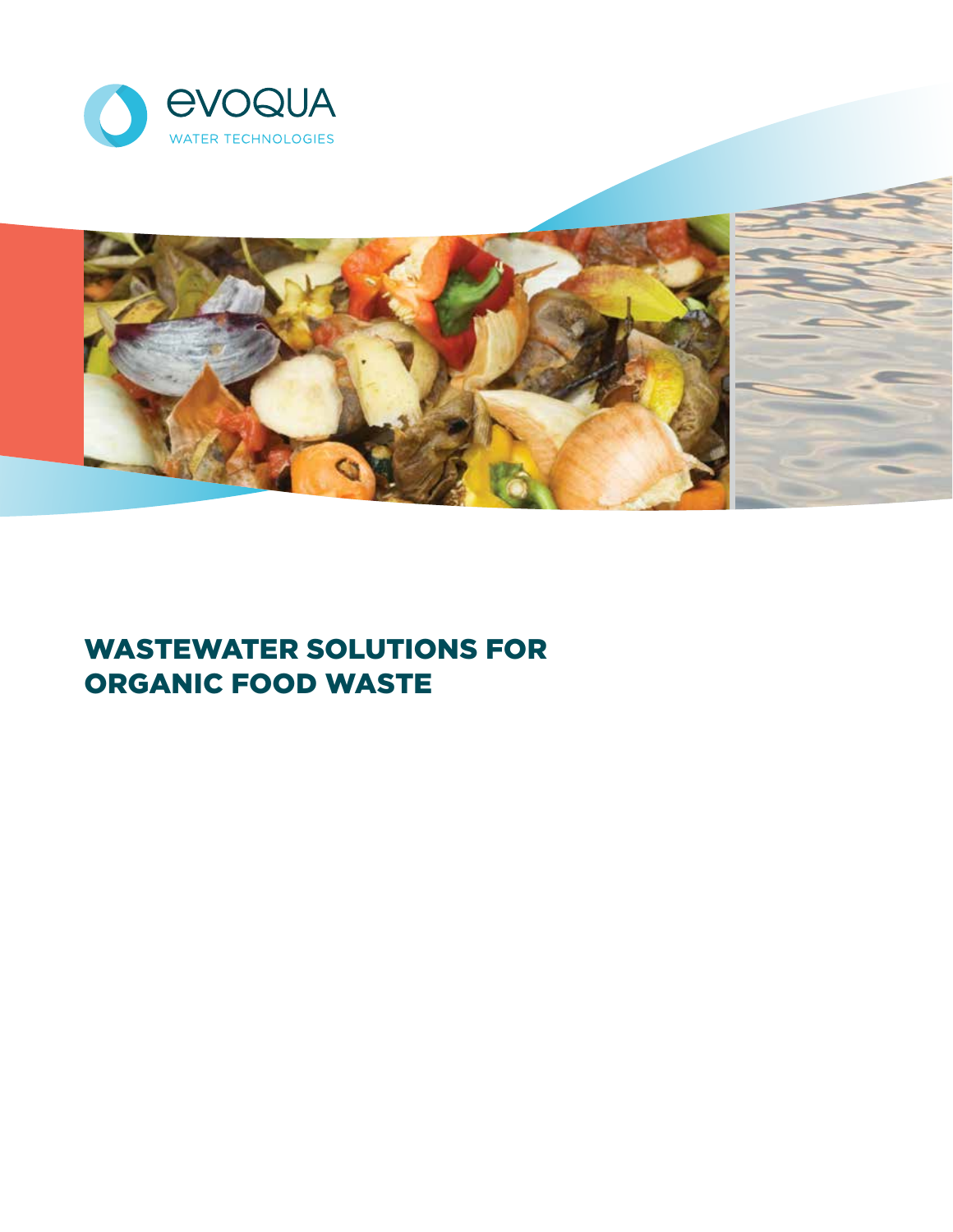

## A STAGGERING 40 PERCENT OF ALL FOOD PRODUCED IN THE DEVELOPED WORLD IS WASTED.\*

When this happens, all the resources to grow, ship, and produce the food are also thrown away, magnifying the problem. Reasons producers and retailers end up wasting food products include:

- 'Best before' date has passed (i.e., market surplus)
- Food becomes unsafe for human consumption due to spoiling
- "Off-spec," non-aesthetically appealing fruits and vegetables go unsold
- Food waste from supermarkets and restaurant kitchens
- Excess harvest

Food scraps decay rapidly and produce a significant portion of landfills' methane emissions, a greenhouse gas (GHG) more than 20 times more potent to the environment than carbon dioxide. A strategy that diverts organic waste from landfills and converts it instead into green energy helps minimize these harmful emissions, creating value out of what would otherwise be wasted.

#### **HOW CAN FOOD PROCESSORS AND RETAILERS SAVE MONEY WHILE HELPING SAVE THE PLANET?**

ADI Systems offers proven biological anaerobic solutions to help reduce waste volumes while producing green, renewable energy and reducing GHG emissions. Energy-rich organic food waste is perfect for anaerobic digestion, or co-digestion. Our technology converts the source separated organics into valuable biogas, which can be used to generate heat, power, or vehicle fuel.

Our team has installed over 260 customized wastewater treatment systems in more than 35 countries worldwide, and has completed many waste-to-energy projects for food retailers and processors.

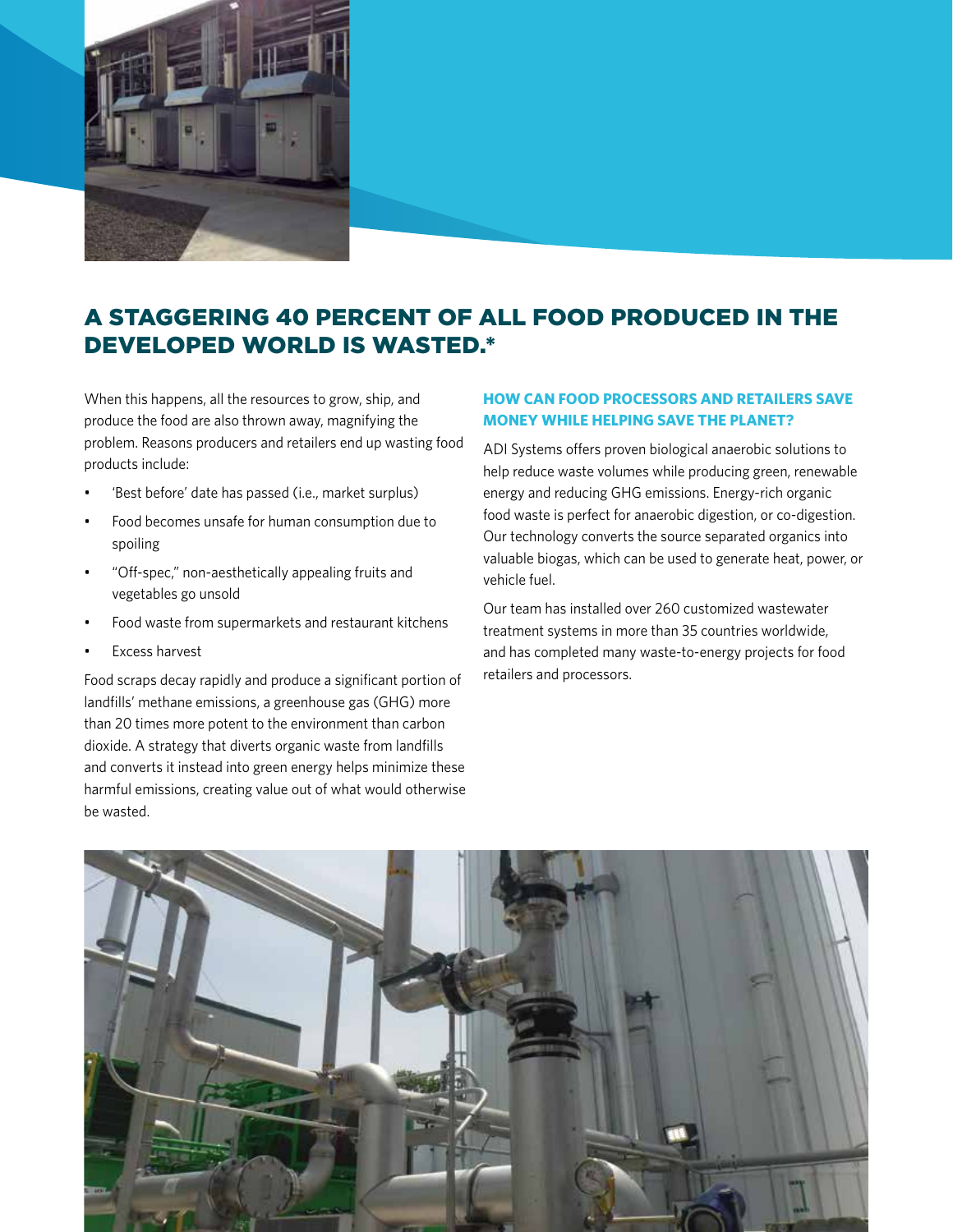

### HELPING FOOD RETAILERS AND PROCESSORS WORLDWIDE FOR OVER 35 YEARS

ADI Systems has the technologies and experience to address the challenges faced by food retailers and producers.

Reduce hauling costs and landfill tipping fees. Anaerobically digesting food waste can greatly reduce or eliminate the trucking and tipping fees associated with sending organic waste to a landfill.

Convert organics into green energy. Valuable biogas can be collected and used to create green energy, lowering on-site energy consumption and costs or offsetting transportation fuel charges.

Control odors. Contain foul odors resulting from the breakdown of organic matter.

Become an environmental steward. Reduce

landfill waste and GHG emissions while demonstrating corporate responsibility.

Create fertilizer. Anaerobic digestion of organic food waste produces a stabilized soil amendment that can be applied as a slow-release, natural fertilizer on agricultural land.



### **ORGANIC FOOD WASTE REDUCTION AND WASTE-TO-ENERGY SOLUTIONS**

#### **ANAEROBIC**

ADI-BVF® reactor - A proven technology that is well adapted to high concentrations of chemical oxygen demand (COD), suspended solids, and fats, oil, and grease (FOG). The robust reactor is simple to operate and maintain, and generates very little waste sludge.

ADI-AnMBR – A cutting-edge technology that uses a membrane barrier to perform the gas-liquids-solids separation and reactor biomass retention functions, producing a superior effluent quality in a compact footprint.

ADI-CGR® – A low-rate in-ground reactor with localized liquid and gas mixing for improved digestion of waste streams with high organic solids.

\* "The Solution To Food Waste - Food Shift". Food Shift. N.p., 2016. Web. 8 Aug. 2016.

\*\* Goldenberg, Suzanne. "Half Of All US Food Produce Is Thrown Away, New Research Suggests". The Guardian. N.p., 2016. Web. 8 Aug. 2016.